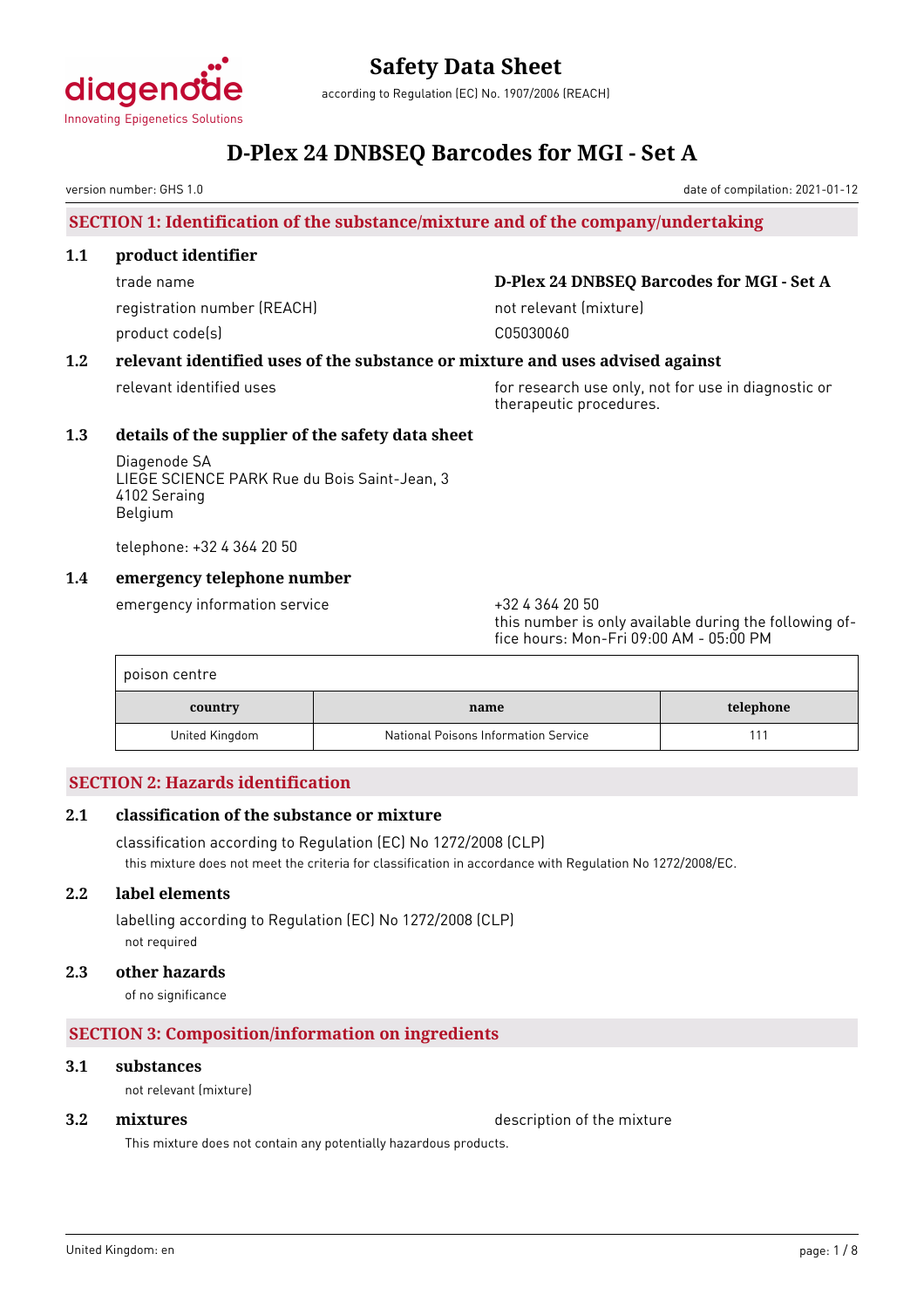

## **D-Plex 24 DNBSEQ Barcodes for MGI - Set A**

version number: GHS 1.0 date of compilation: 2021-01-12

#### **SECTION 4: First aid measures**

#### **4.1 description of first aid measures**

#### general notes

do not leave affected person unattended. remove victim out of the danger area. keep affected person warm, still and covered. take off immediately all contaminated clothing. in all cases of doubt, or when symptoms persist, seek medical advice. in case of unconsciousness place person in the recovery position. Never give anything by mouth.

#### following inhalation

if breathing is irregular or stopped, immediately seek medical assistance and start first aid actions. provide fresh air.

#### following skin contact

wash with plenty of soap and water.

#### following eye contact

remove contact lenses, if present and easy to do. Continue rinsing. irrigate copiously with clean, fresh water for at least 10 minutes, holding the eyelids apart.

#### following ingestion

rinse mouth with water (only if the person is conscious). do NOT induce vomiting.

#### **4.2 most important symptoms and effects, both acute and delayed**

symptoms and effects are not known to date.

#### **4.3 indication of any immediate medical attention and special treatment needed**

none

#### **SECTION 5: Firefighting measures**

#### **5.1 extinguishing media**

suitable extinguishing media

water spray, BC-powder, carbon dioxide (CO2)

unsuitable extinguishing media

water jet

#### **5.2 special hazards arising from the substance or mixture**

#### **5.3 advice for firefighters**

in case of fire and/or explosion do not breathe fumes. co-ordinate firefighting measures to the fire surroundings. do not allow firefighting water to enter drains or water courses. collect contaminated firefighting water separately. fight fire with normal precautions from a reasonable distance.

#### **SECTION 6: Accidental release measures**

#### **6.1 personal precautions, protective equipment and emergency procedures**

for non-emergency personnel

remove persons to safety.

#### for emergency responders

wear breathing apparatus if exposed to vapours/dust/spray/gases.

#### **6.2 environmental precautions**

keep away from drains, surface and ground water. retain contaminated washing water and dispose of it.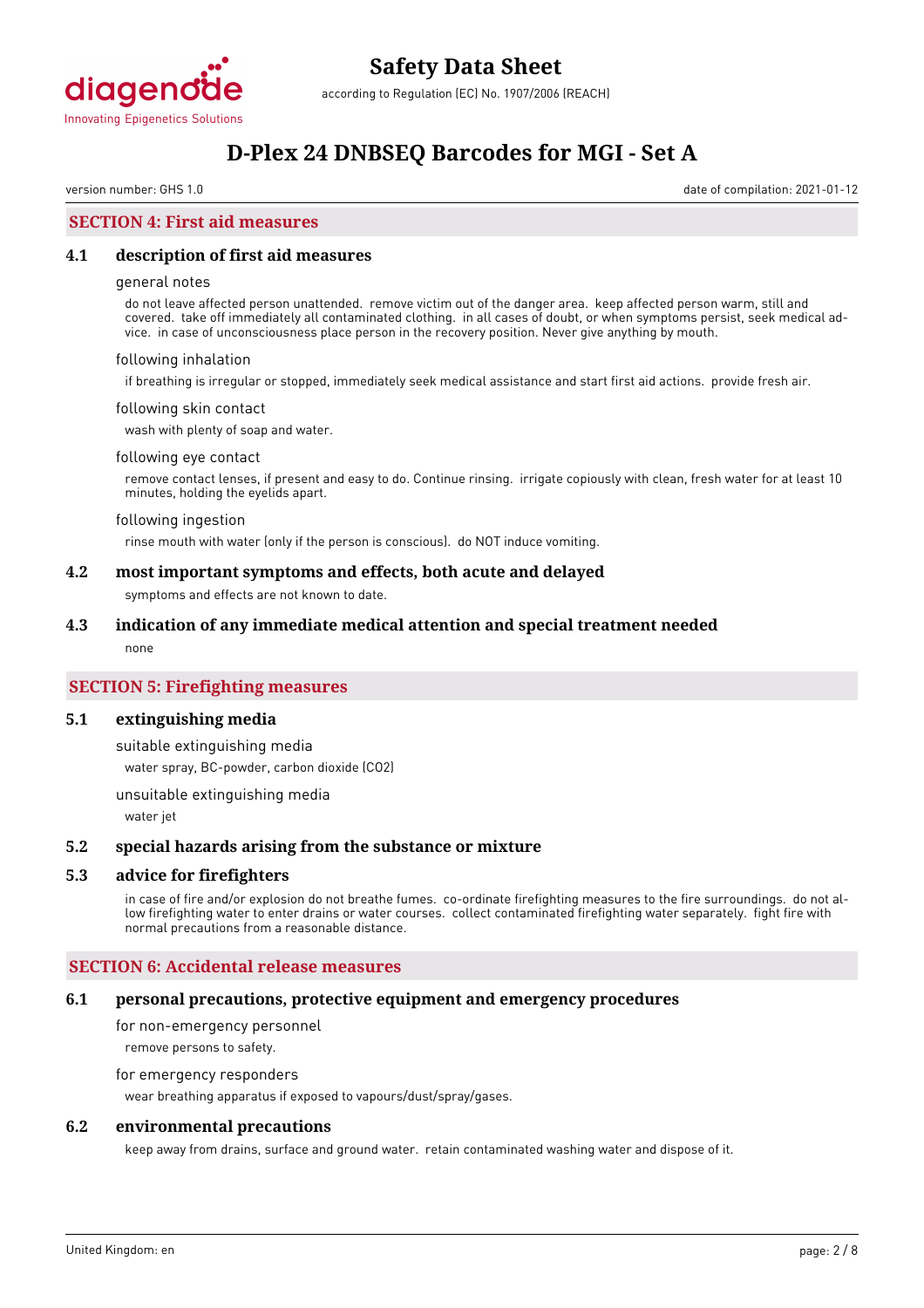

according to Regulation (EC) No. 1907/2006 (REACH)

## **D-Plex 24 DNBSEQ Barcodes for MGI - Set A**

version number: GHS 1.0 date of compilation: 2021-01-12

#### **6.3 methods and material for containment and cleaning up**

advice on how to contain a spill

covering of drains

advice on how to clean up a spill

wipe up with absorbent material (e.g. cloth, fleece). collect spillage: sawdust, kieselgur (diatomite), sand, universal binder

appropriate containment techniques use of adsorbent materials.

other information relating to spills and releases

place in appropriate containers for disposal. ventilate affected area.

#### **6.4 reference to other sections**

personal protective equipment: see section 8. incompatible materials: see section 10. disposal considerations: see section 13.

### **SECTION 7: Handling and storage**

#### **7.1 precautions for safe handling**

recommendations

- measures to prevent fire as well as aerosol and dust generation use local and general ventilation. use only in well-ventilated areas.

#### advice on general occupational hygiene

wash hands after use. do not eat, drink and smoke in work areas. remove contaminated clothing and protective equipment before entering eating areas. never keep food or drink in the vicinity of chemicals. never place chemicals in containers that are normally used for food or drink. keep away from food, drink and animal feedingstuffs.

#### **7.2 conditions for safe storage, including any incompatibilities**

control of effects

protect against external exposure, such as

frost

#### **7.3 specific end use(s)**

see section 16 for a general overview.

#### **SECTION 8: Exposure controls/personal protection**

#### **8.1 control parameters**

this information is not available.

#### **8.2 exposure controls**

appropriate engineering controls

general ventilation.

individual protection measures (personal protective equipment)

eye/face protection

wear eye/face protection.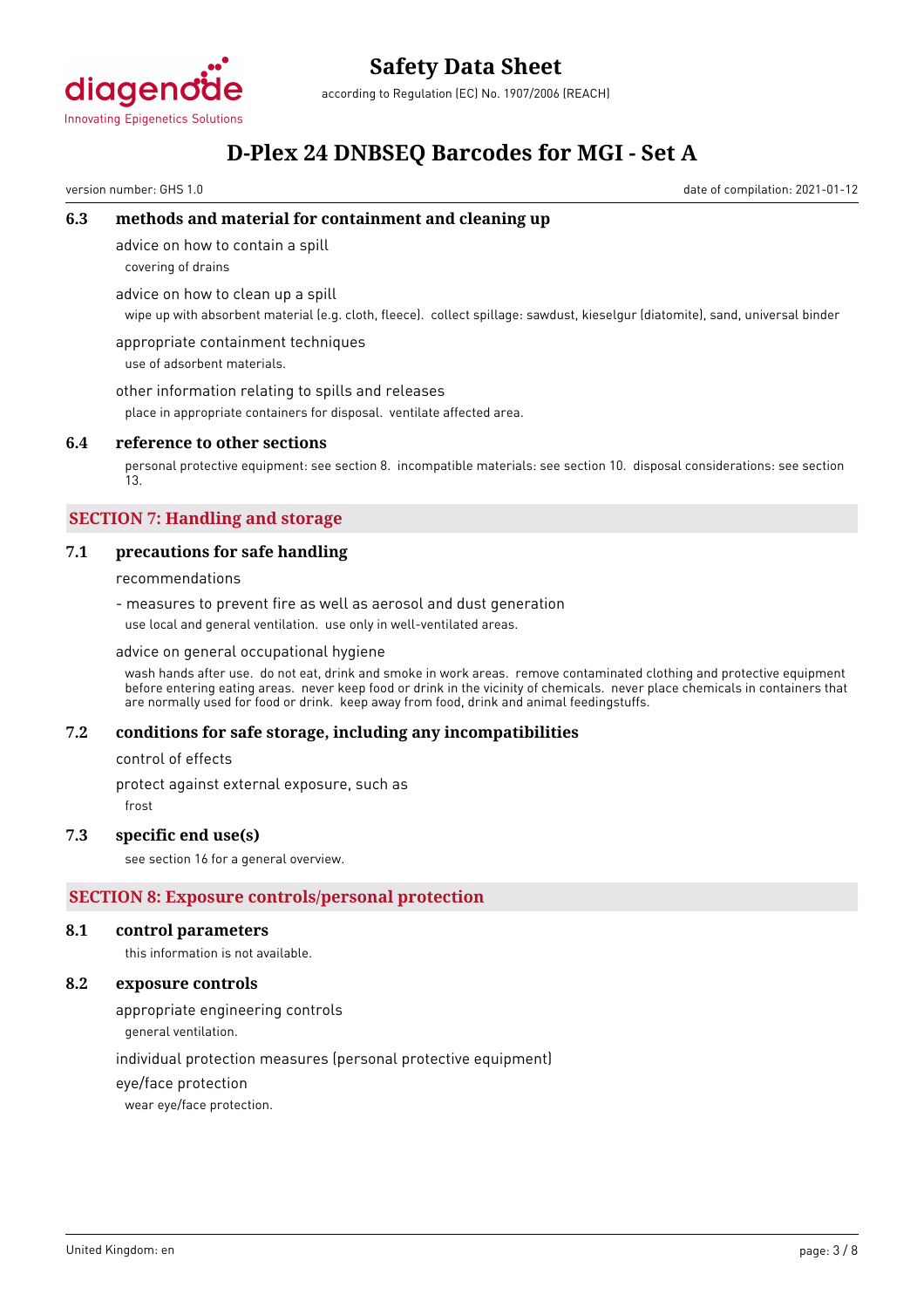

## **D-Plex 24 DNBSEQ Barcodes for MGI - Set A**

version number: GHS 1.0 date of compilation: 2021-01-12

#### skin protection

- hand protection

wear suitable gloves. chemical protection gloves are suitable, which are tested according to EN 374. check leak-tightness/ impermeability prior to use. in the case of wanting to use the gloves again, clean them before taking off and air them well. for special purposes, it is recommended to check the resistance to chemicals of the protective gloves mentioned above together with the supplier of these gloves.

#### - other protection measures

take recovery periods for skin regeneration. preventive skin protection (barrier creams/ointments) is recommended. wash hands thoroughly after handling.

#### respiratory protection

in case of inadequate ventilation wear respiratory protection.

#### environmental exposure controls

use appropriate container to avoid environmental contamination. keep away from drains, surface and ground water.

#### **SECTION 9: Physical and chemical properties**

#### **9.1 information on basic physical and chemical properties**

| physical state                                              | liquid          |
|-------------------------------------------------------------|-----------------|
| colour                                                      | colourless      |
| odour                                                       | odourless       |
| melting point/freezing point                                | not determined  |
| boiling point or initial boiling point and boiling<br>range | not determined  |
| flammability                                                | non-combustible |
| lower and upper explosion limit                             | not determined  |
| flash point                                                 | not determined  |
| auto-ignition temperature                                   | not determined  |
| decomposition temperature                                   | not relevant    |
| pH (value)                                                  | not determined  |
| kinematic viscosity                                         | not determined  |
| solubility(ies)                                             | not determined  |

#### partition coefficient

| partition coefficient n-octanol/water (log value) | $\pm$ this information is not available |
|---------------------------------------------------|-----------------------------------------|
|                                                   |                                         |

| $\sim$<br>$\sim$ $\sim$ $\sim$<br>. .<br>oui<br>___ | nn<br>пес<br>᠂ |
|-----------------------------------------------------|----------------|
|-----------------------------------------------------|----------------|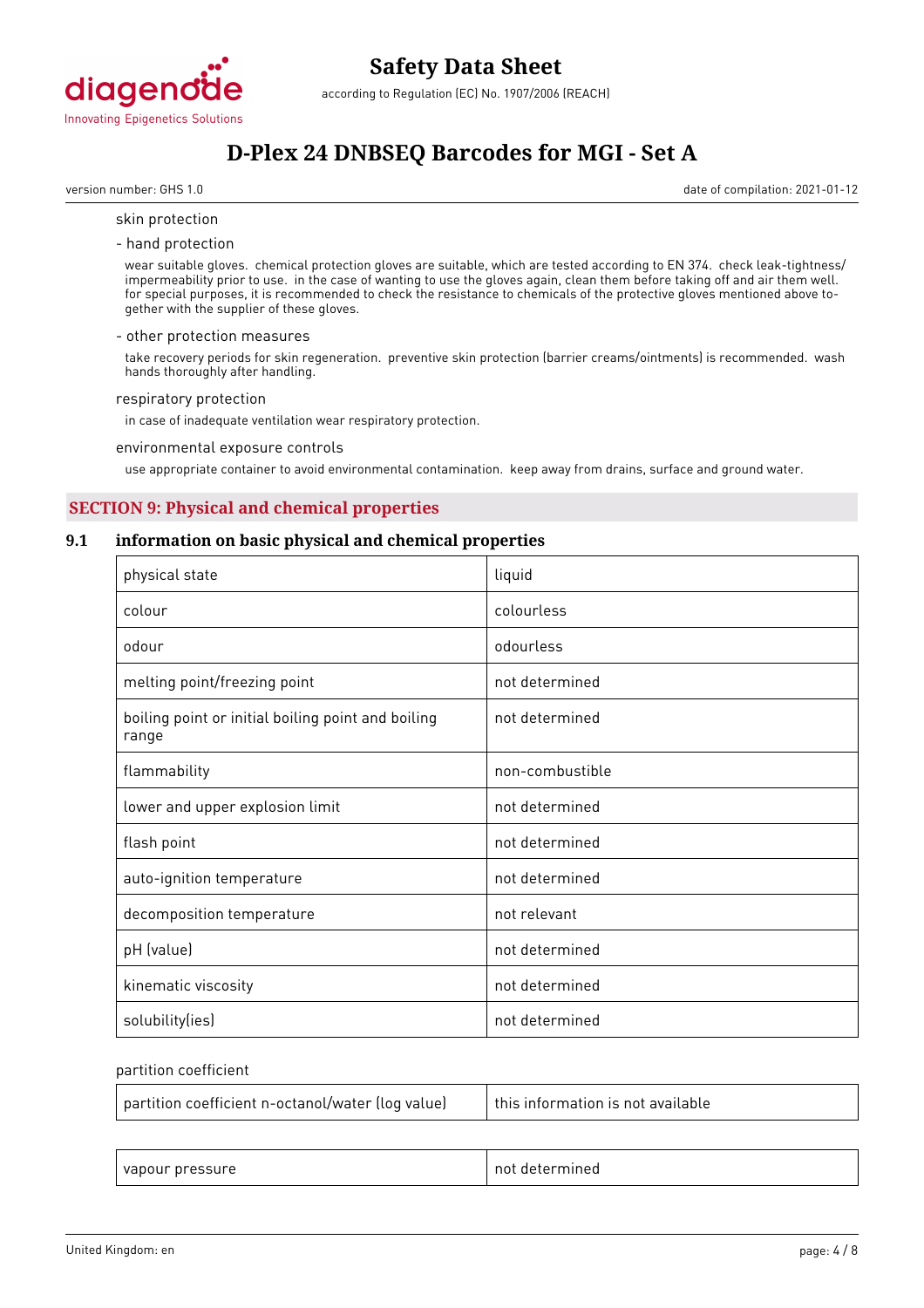

## **D-Plex 24 DNBSEQ Barcodes for MGI - Set A**

version number: GHS 1.0 date of compilation: 2021-01-12

density and/or relative density

|--|

| $\sim$ $\sim$<br>$\sim$<br>$\mathbf{u}$<br>.<br>. .<br><br>. | $\sim$ |
|--------------------------------------------------------------|--------|
|--------------------------------------------------------------|--------|

#### **9.2 other information**

| $\perp$ information with regard to physical hazard classes | hazard classes acc. to GHS (physical hazards): not<br>relevant |
|------------------------------------------------------------|----------------------------------------------------------------|
| other safety characteristics                               | there is no additional information                             |

#### **SECTION 10: Stability and reactivity**

#### **10.1 reactivity**

concerning incompatibility: see below "Conditions to avoid" and "Incompatible materials".

#### **10.2 chemical stability**

the material is stable under normal ambient and anticipated storage and handling conditions of temperature and pressure.

#### **10.3 possibility of hazardous reactions**

no known hazardous reactions.

#### **10.4 conditions to avoid**

there are no specific conditions known which have to be avoided.

#### **10.5 incompatible materials**

there is no additional information.

#### **10.6 hazardous decomposition products**

reasonably anticipated hazardous decomposition products produced as a result of use, storage, spill and heating are not known. hazardous combustion products: see section 5.

#### **SECTION 11: Toxicological information**

#### **11.1 information on hazard classes as defined in Regulation (EC) No 1272/2008**

test data are not available for the complete mixture.

classification procedure

the method for classification of the mixture is based on ingredients of the mixture (additivity formula).

#### **classification according to GHS (1272/2008/EC, CLP)**

this mixture does not meet the criteria for classification in accordance with Regulation No 1272/2008/EC.

acute toxicity

shall not be classified as acutely toxic.

#### skin corrosion/irritation

shall not be classified as corrosive/irritant to skin.

#### serious eye damage/eye irritation

shall not be classified as seriously damaging to the eye or eye irritant.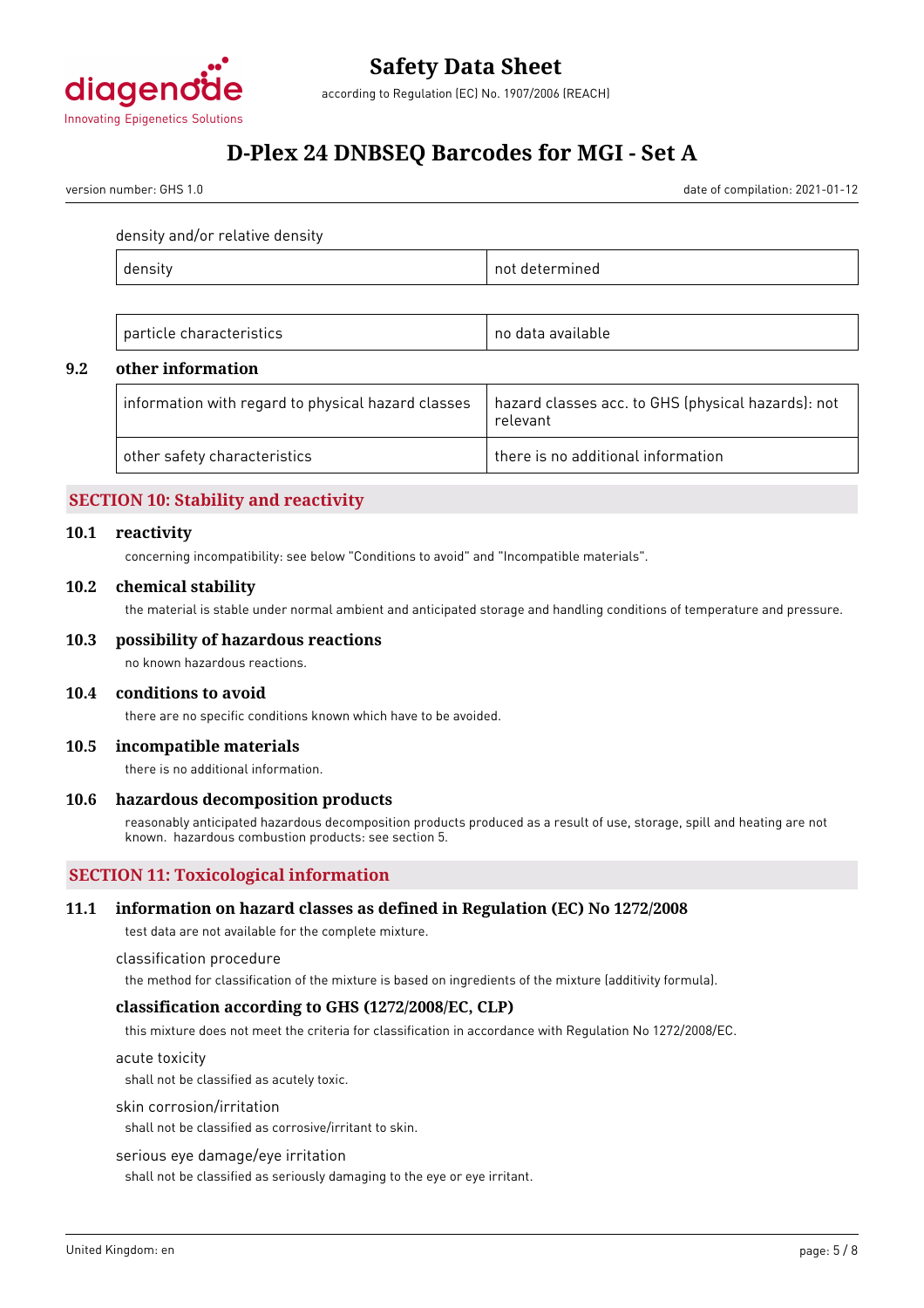

according to Regulation (EC) No. 1907/2006 (REACH)

## **D-Plex 24 DNBSEQ Barcodes for MGI - Set A**

version number: GHS 1.0 date of compilation: 2021-01-12

respiratory or skin sensitisation

shall not be classified as a respiratory or skin sensitiser.

#### germ cell mutagenicity

shall not be classified as germ cell mutagenic.

#### carcinogenicity

shall not be classified as carcinogenic.

#### reproductive toxicity

shall not be classified as a reproductive toxicant.

#### specific target organ toxicity - single exposure

shall not be classified as a specific target organ toxicant (single exposure).

#### specific target organ toxicity - repeated exposure

shall not be classified as a specific target organ toxicant (repeated exposure).

#### aspiration hazard

shall not be classified as presenting an aspiration hazard.

#### **11.2 information on other hazards**

there is no additional information.

#### **SECTION 12: Ecological information**

#### **12.1 toxicity**

shall not be classified as hazardous to the aquatic environment.

#### **12.2 persistence and degradability**

data are not available.

#### **12.3 bioaccumulative potential**

data are not available.

#### **12.4 mobility in soil**

data are not available.

#### **12.5 results of PBT and vPvB assessment**

data are not available.

#### **12.6 endocrine disrupting properties**

information on this property is not available.

#### **12.7 other adverse effects**

data are not available.

#### **SECTION 13: Disposal considerations**

#### **13.1 waste treatment methods**

#### sewage disposal-relevant information

do not empty into drains. avoid release to the environment. Refer to special instructions/safety data sheets.

#### waste treatment of containers/packagings

completely emptied packages can be recycled. handle contaminated packages in the same way as the substance itself.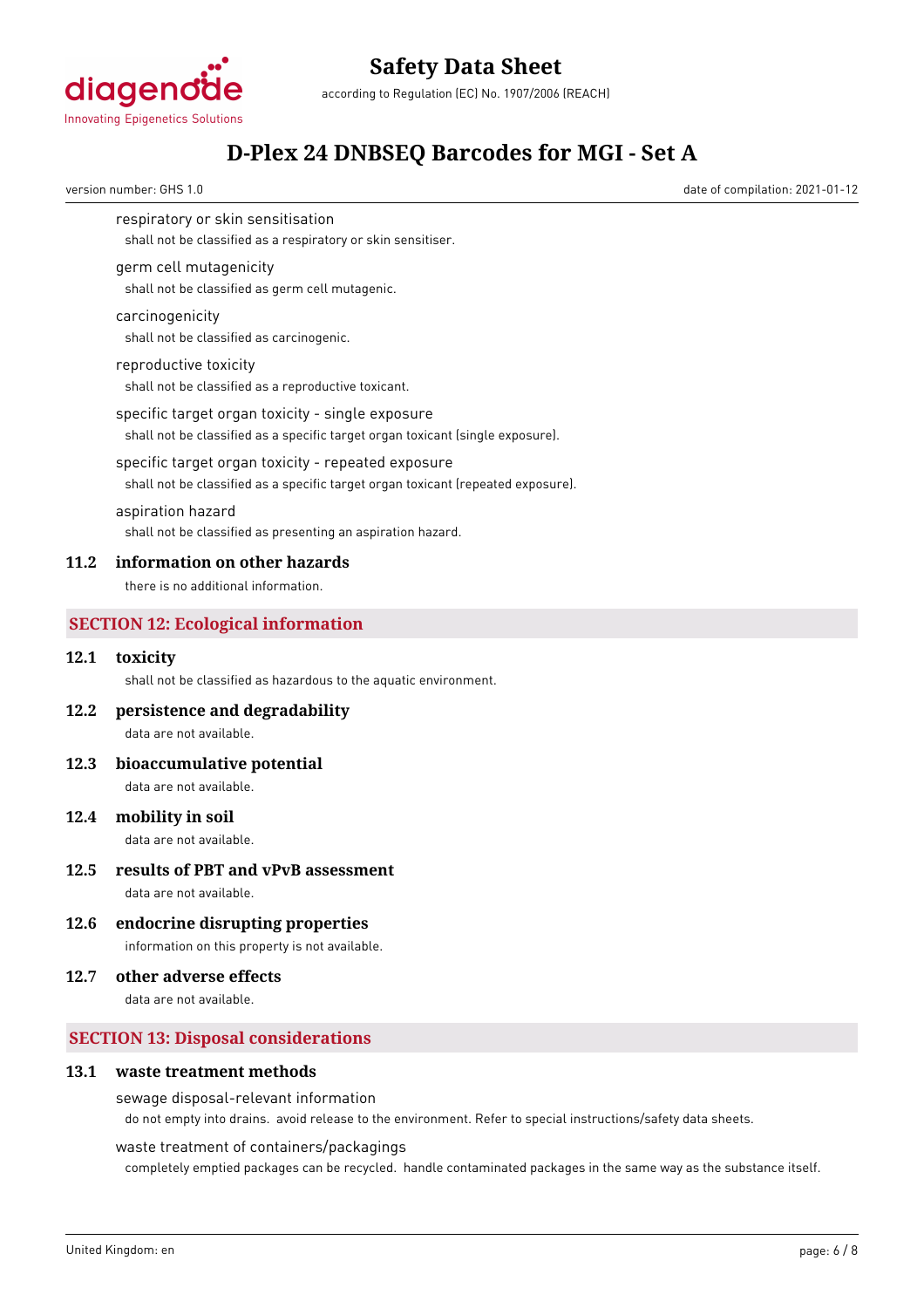

according to Regulation (EC) No. 1907/2006 (REACH)

## **D-Plex 24 DNBSEQ Barcodes for MGI - Set A**

version number: GHS 1.0 date of compilation: 2021-01-12

#### **remarks**

please consider the relevant national or regional provisions. waste shall be separated into the categories that can be handled separately by the local or national waste management facilities.

#### **SECTION 14: Transport information**

- **14.1 UN number 14.1 UN** number
- **14.2 IN proper shipping name** not assigned
- **14.3 transport hazard class(es)** none
- **14.4 packing group** not assigned
- 

**14.5 environmental hazards non-environmentally hazardous acc. to the danger**ous goods regulations

#### **14.6 special precautions for user** there is no additional information.

### **14.7 maritime transport in bulk according to IMO instruments**

the cargo is not intended to be carried in bulk.

#### **Information for each of the UN Model Regulations**

#### **transport of dangerous goods by road, rail and inland waterway (ADR/RID/ADN) - additional information**

not assigned

#### **International Maritime Dangerous Goods Code (IMDG) - additional information** not subject to IMDG.

#### **International Civil Aviation Organization (ICAO-IATA/DGR) - additional information** not subject to ICAO-IATA.

### **SECTION 15: Regulatory information**

#### **15.1 safety, health and environmental regulations/legislation specific for the substance or mixture**

#### **15.2 Chemical Safety Assessment**

chemical safety assessments for substances in this mixture were not carried out.

#### **SECTION 16: Other information**

#### **abbreviations and acronyms**

| abbr.      | descriptions of used abbreviations                                                                                                                                                                                            |
|------------|-------------------------------------------------------------------------------------------------------------------------------------------------------------------------------------------------------------------------------|
| <b>ADN</b> | Accord européen relatif au transport international des marchandises dangereuses par voies de navigation<br>intérieures (European Agreement concerning the International Carriage of Dangerous Goods by Inland Water-<br>ways) |
| <b>ADR</b> | Accord européen relatif au transport international des marchandises dangereuses par route (European Agree-<br>ment concerning the International Carriage of Dangerous Goods by Road)                                          |
| CLP        | Regulation (EC) No 1272/2008 on classification, labelling and packaging of substances and mixtures                                                                                                                            |
| <b>DGR</b> | Dangerous Goods Regulations (see IATA/DGR)                                                                                                                                                                                    |
| <b>GHS</b> | "Globally Harmonized System of Classification and Labelling of Chemicals" developed by the United Nations                                                                                                                     |